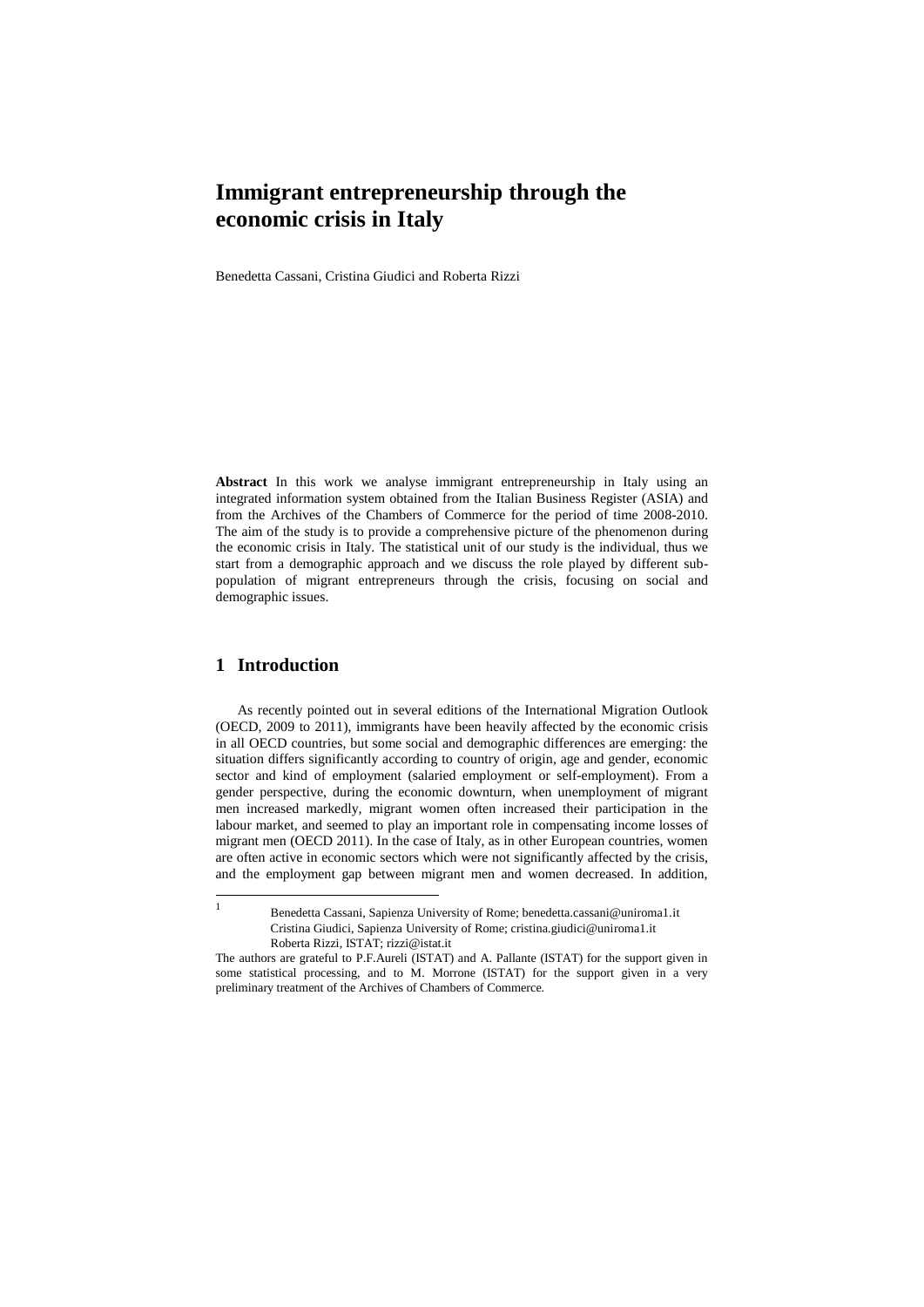during the crisis, the employment gap between foreign-born and native-born women diminished as well. At the same time, immigrant entrepreneurship in Italy is growing consistently for both sexes and has shown a solid process of settlement in specific sectors. Nevertheless, the reduced exploitation of statistical information in this field adds to the difficulties to reach a clear overview of the phenomenon's dimension.

This study focuses on entrepreneurship, aiming to provide a comprehensive picture of the phenomenon during the economic crisis in Italy. The demographic characteristics and geographical distribution of immigrant entrepreneurs will be analysed on the basis of an integrated information system obtained from the Italian Business Register (ASIA) and from the Archives of the Chambers of Commerce for the period 2008-2010. We will discuss the role played by different sub-populations of migrant entrepreneurs through the economic crisis, focusing on social and demographic issues. In addition, we will analyse how entrepreneurship is affected by regional and local environments. The added value of our study is mainly related to the integration of the previously mentioned archives and the exploitation of the integrated microdata informative system through multidimensional methodologies.

### **2 Data and Methods**

Entrepreneurship is a multifaceted concept that manifests itself in many different ways, no single definition has been generally agreed upon. According to the European Union Green Paper on Entrepreneurship "*Entrepreneurship is about people, their choices and actions in starting, taking over or running a business, or their involvement in a firm's strategic decision-making. Entrepreneurs are a heterogeneous group and come from all walks of life*". In this context "immigrant entrepreneurship" also includes businesses that target non-ethnic clients and operate in the open economy. In other words, this form of entrepreneurship is characterized by the immigration experience (EU, 2003). From this point of view, the study refers to entrepreneurs who were not born in Italy, which do not necessarily coincide with foreign citizens.

#### *2.1 Data*

The use of administrative sources for statistical purposes represents an interesting answer to the need of providing a detailed framework of immigrant entrepreneurship during the economic crisis in Italy.

We refer to the Italian Business Register (ASIA) and to the Archives of the Chambers of Commerce for the period 2008-2010.

ASIA is the result of the integration of numerous administrative sources and represents the first example of a statistical product built, almost exclusively, on the basis of administrative sources. The latter are processed coherently with the concepts and definitions of the national statistical system as well as those of the European Union. ASIA supplies the universe of industrial and service companies active on the whole national territory,(updated on a yearly basis) with the possibility of knowing their location (at a municipal level), the number of workers (employed and self-employed), as well as their type of economic activity (fifth digit, the maximum detail required in the classification of economic activities). The Archives of the Chambers of Commerce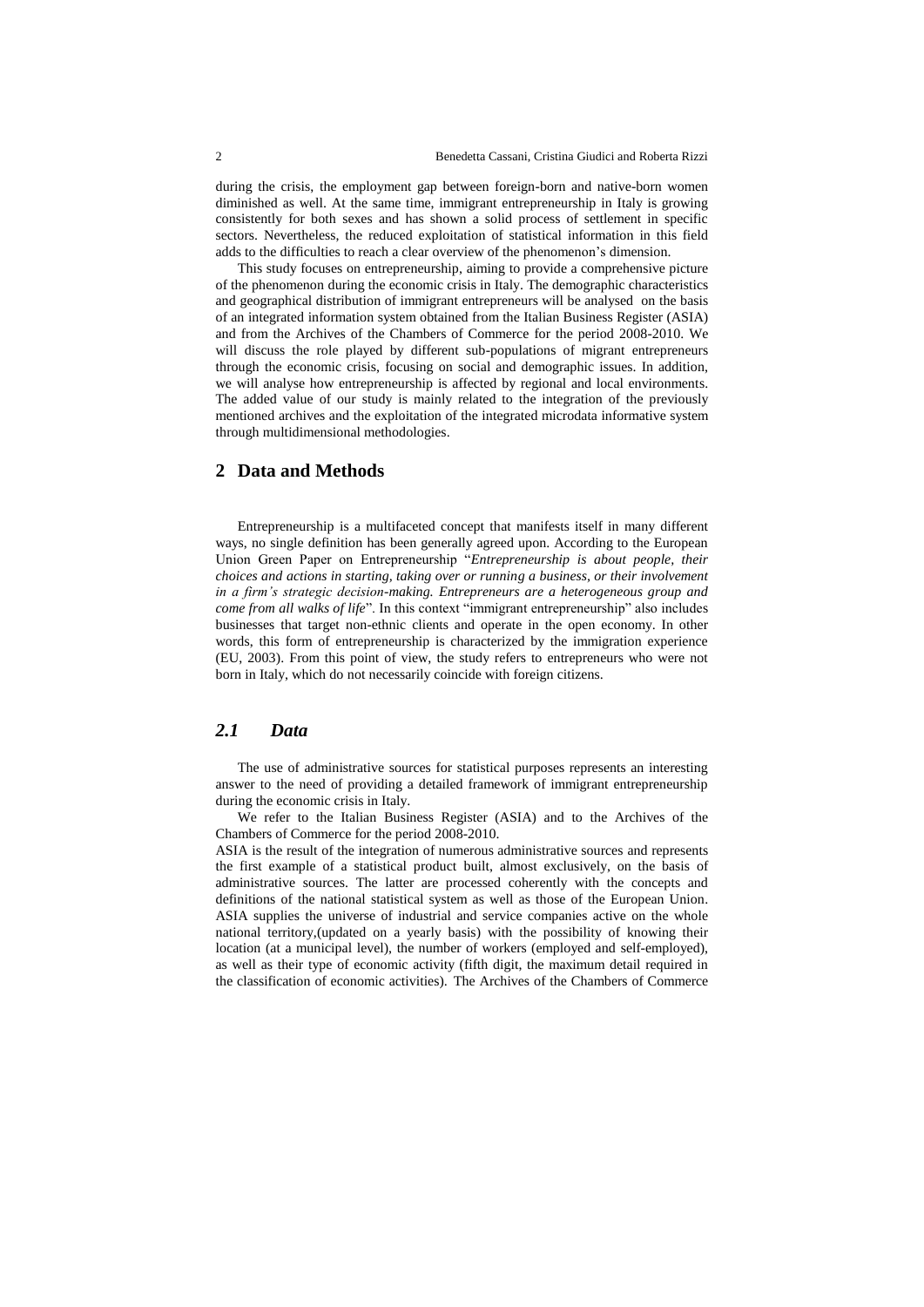Immigrant entrepreneurship through the economic crisis in Italy 3

make it possible to expand knowledge of the entrepreneurial phenomenon through the analysis of the individual characteristics of entrepreneurs and of the associates in partnerships as well as those of individuals with offices in joint-stock companies. Moreover, these archives provide specific information concerning the term of offices and the shares of the company held by the associates.

The presence of the entrepreneur's fiscal code makes it possible to immediately read the social characteristics of the worker (in terms of gender, age, place of birth) in the same way that the presence of the enterprise's fiscal code gives the opportunity to read the peculiarities of the companies for which they are in some way responsible (in terms of economic activity sector, territorial location, occupational and financial size).

Table 1 shows the synoptic outline of the sources that we used for statistical purposes in order to analyze the phenomenon of foreign entrepreneurship in Italy.

| Table 1: synoptic outline of the sources used to analyze foreign entrepreneurship in Italy |  |
|--------------------------------------------------------------------------------------------|--|
|--------------------------------------------------------------------------------------------|--|

| <i>Source</i>                                                           | Universe of<br>reference                                                       | <i>Survey</i><br>units | <i><b>Analysis</b></i><br><b>Units</b> | Surveyed characteristics                                                                                                                                                       |
|-------------------------------------------------------------------------|--------------------------------------------------------------------------------|------------------------|----------------------------------------|--------------------------------------------------------------------------------------------------------------------------------------------------------------------------------|
| <b>Business</b><br>Register<br>(ASIA)                                   | <i>Individual</i><br>businesses in the<br>non-agricultural<br>sector           | Company                | <b>Individual</b><br><b>Business</b>   | Fiscal code of the owner,<br>economic activity sector,<br>number of employees and self-<br>employed workers, location,<br>legal form, turnover                                 |
| Chambers of<br>$Commerce -$<br>Archives of<br><b>Business</b><br>People | Physical Natural<br>People with<br>offices in the<br>company<br>(partnerships) | Company                | Shareholder                            | Fiscal code of the individual<br>with the office. Place of<br>residence, office code, start and<br>end date of the office. Fiscal<br>code of the company, linked<br>with ASIA. |
| Chambers of<br>$Commerce-$<br>Associate<br>Archive                      | Shareholders of<br>joint-stock<br>companies                                    | Company                | Shareholder                            | Fiscal code of the shareholder,;<br>shares or quotes owned, bound<br>shares or quotes. Fiscal code of<br>the company, linked with ASIA,                                        |

## *2.2 Methods*

The first step of our analysis is the integration of the Italian Business Register (ASIA) with the Archives of the Chambers of Commerce for the years 2008-2010 (Calzaroni, Rizzi, 2008). The presence of identification codes (company's fiscal code in ASIA, company's and worker's fiscal code in the Archives of the Chambers of Commerce) in the input sources is the prerequisite for building an integrated microdata informative system.

The second step concerns the demographic analysis of the integrated archive: we will discuss the evolution of demographic and economic structures of entrepreneurs, using both classical demographic tools and multivariate analysis. Spatial analysis methodologies will be performed in order to shed light on the links between demographic characteristics of entrepreneurs and the regional and local environment.